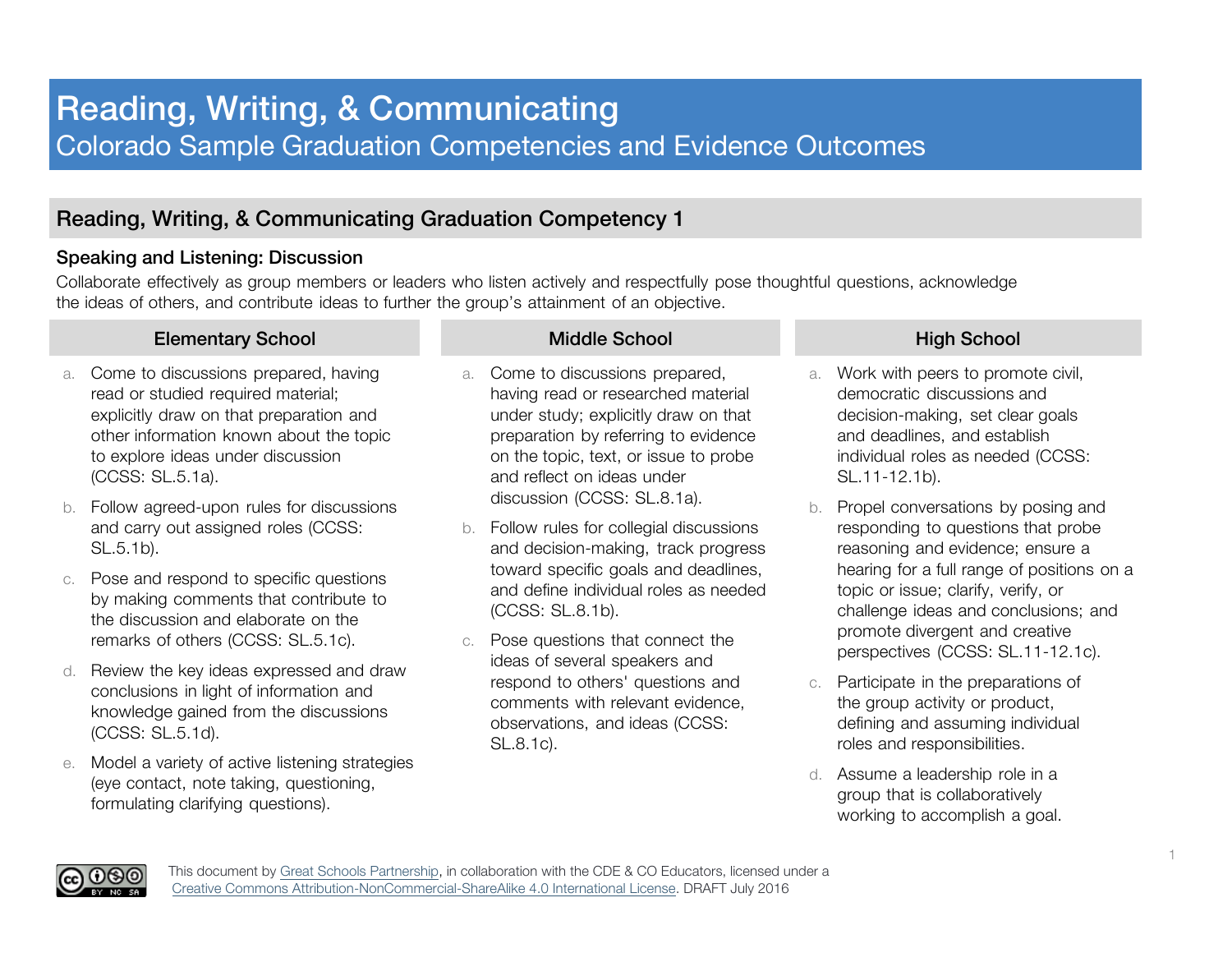# Elementary School Middle School Middle School High School

- Summarize a written text read aloud or information presented in diverse media and formats, including visually, quantitatively, and orally (CCSS: SL.5.2).
- g. Summarize the points a speaker makes and explain how each claim is supported by reasons and evidence (CCSS: SL.5.3).

(၂(၄)(၁

- d. Acknowledge new information expressed by others, and, when warranted, qualify or justify their own views in light of the evidence presented (CCSS: SL.8.1d).
- e. Identify a central idea and prepare and ask relevant interview questions for researching and developing ideas further.
- f. Evaluate the effectiveness of the techniques used and information gained from the interview.
- Analyze the purpose of information presented in diverse media and formats (e.g., visually, quantitatively, orally) and evaluate the motives (e.g., social, commercial, political) behind its presentation (CCSS: SL.8.2).
- h. Delineate a speaker's argument and specific claims, evaluating the soundness of the reasoning and relevance and sufficiency of the evidence and identifying when irrelevant evidence is introduced (CCSS: SL.8.3).

- e. Self–evaluate roles in the preparation and completion of the group goal.
- f. Integrate multiple sources of information presented in diverse formats and media (e.g., visually, quantitatively, orally) in order to make informed decisions and solve problems, evaluating the credibility and accuracy of each source and noting any discrepancies among the data (CCSS: SL.11-12.2).
- g. Come to discussions prepared, having read and researched material under study; explicitly draw on that preparation by referring to evidence from texts and other research on the topic or issue to stimulate a thoughtful, wellreasoned exchange of ideas (CCSS: SL.11-12.1a).
- h. Respond thoughtfully to diverse perspective; synthesize comments, claims, and evidence made on all sides of an issue; resolve contradictions when possible; and determine what additional information or research is required to deepen the investigation or complete the task (CCSS: SL. 11- 12.1b).